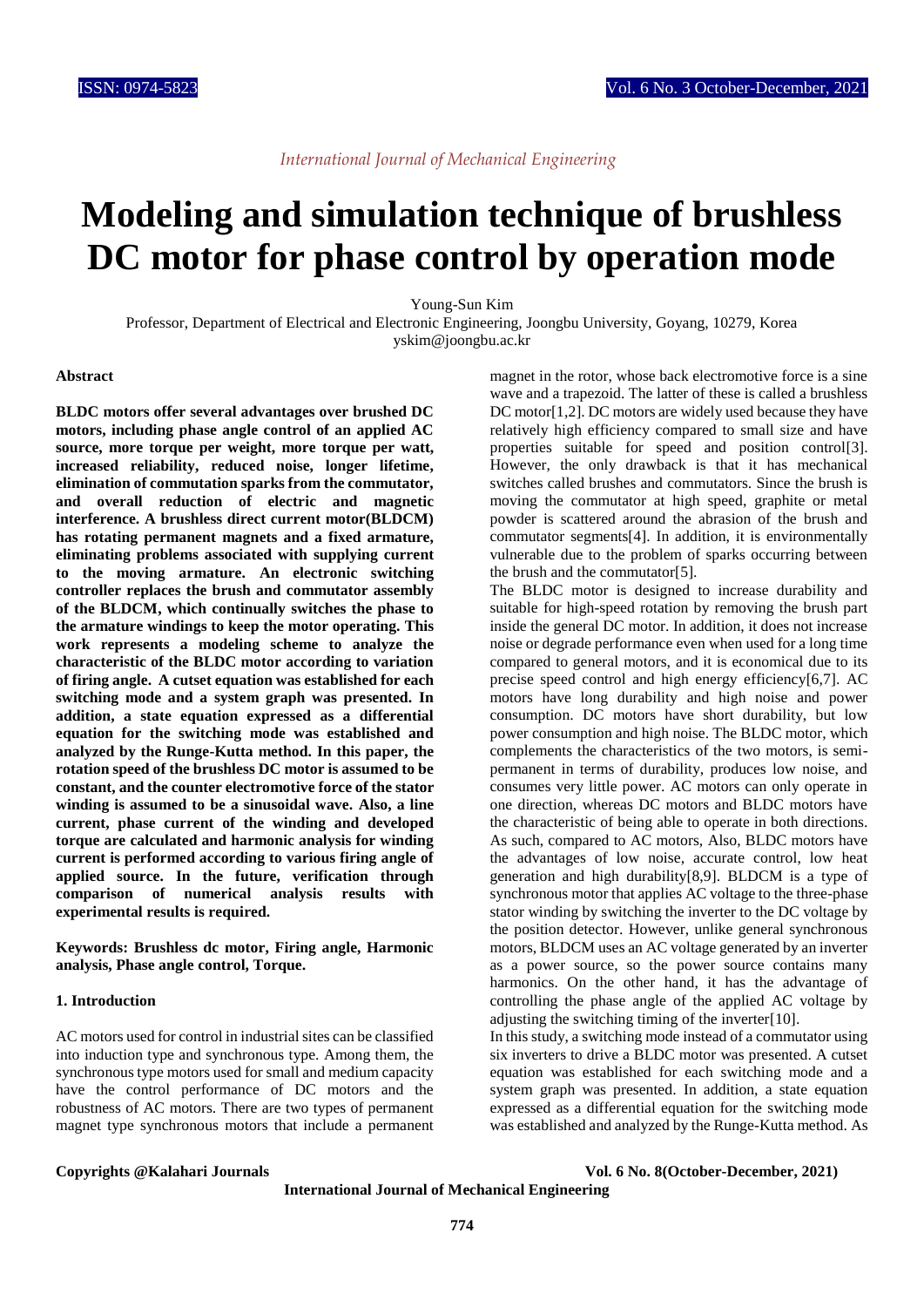a result the harmonic current and torque characteristics according to the phase angle control were analyzed for each of the stator windings (armature windings) of a BLDC motor in delta $(\Delta)$  connection.

### **2. Characteristic Equations according to Operation Mode**

In this chapter, the driving of the motor by the inverter is explained and the state equation for a specific mode is derived. In addition, the current relational expression according to the switching mode and simulation flow chart are presented.

### *2.1. Analysis modeling*

A three-phase bridge type BLDC motor has the same

structure as a three-phase synchronous motor in which the rotor is a permanent magnet and a three-phase winding is wound around the stator. There are two methods of driving a synchronous motor of this structure with DC. When operating with a three-phase synchronous machine, the three-phase bridge switching is performed by a signal from the outside, but in a BLDC motor, the switching of the transistor detects the position of the rotor and operates the same as a DC motor. In Figure 1, since the stator winding is three-phase, when operated as a DC motor, it is the same as a DC motor with three commutator elements[11,12]. Therefore, to erase the commutator, two switching elements are required for each of the u, v, and w terminals connected to each commutator segment.



**Figure 1. Two pole three phase brushless DC motor driving circuit**

The winding of the stator can be either  $\Delta$  connection or Y connection, so in this study, a brushless DC motor was modeled mathematically for each case of Δ connection. In addition, it is intended to analyze the variation characteristics of the harmonic current component and generated torque according to the phase angle control. The order of switching varies depending on the purpose of the motor, but the most basic truth table is shown in Table 1.

| Table 1: Truth table for inverter |     |    |    |    |    |    |    |    |  |
|-----------------------------------|-----|----|----|----|----|----|----|----|--|
| Mode                              | Tr. |    | ш  | Ш  | IV | V  | VI |    |  |
| SW Open/Close<br>1:ON<br>$0:$ OFF | Tr1 |    |    |    |    |    |    |    |  |
|                                   | Tr2 |    |    |    |    |    |    |    |  |
|                                   | Tr3 |    |    |    |    |    |    |    |  |
|                                   | Tr4 |    |    |    |    |    |    |    |  |
|                                   | Tr5 |    |    |    |    |    |    |    |  |
|                                   | Tr6 |    |    |    | U  |    |    |    |  |
| Potential<br>at U, V, W           |     | E  |    |    |    |    |    |    |  |
|                                   |     |    |    | E  | E  |    |    |    |  |
|                                   | W   |    |    |    | Е  | E  | E  |    |  |
| Terminal voltage                  | U-V | E  |    | -E | -E |    |    | F  |  |
|                                   | V-W |    |    | E  |    | -E |    |    |  |
|                                   | W-U | -E | -E |    | E  | Е  |    | -E |  |

Figure 2 is the circuit shown to explain the overall operation of the operation characteristics of the 2-pole 3-phase BLDCM. It shows that a switch and a unidirectional diode are used to carry out current, just as a brush and a commutator perform a commutation operation in a DC motor. According to the truth table in Table 1, even if the switching for each mode is changed, the mechanism by which the flow of current in the BLDCM is changed through these repeated operations can be known.

As shown in Figure 2, in BLDCM, the reference position of the permanent magnet rotor is the position where the largest induced voltage is generated in the u-coil, that is, the position where the permanent magnet rotor is placed in a direction perpendicular to the u-coil as the reference position. When the reference position is set in this way, the induced voltage equation is as shown in (1).

$$
e_u = K_{\omega} \sin(\theta + \pi/2 - \theta_0)
$$
  
\n
$$
e_v = K_{\omega} \sin(\theta + \pi/2 - \theta_0 - 2\pi/3)
$$
  
\n
$$
e_w = K_{\omega} \sin(\theta + \pi/2 - \theta_0 + 2\pi/3)
$$
  
\n(1)

**Copyrights @Kalahari Journals Vol. 6 No. 8(October-December, 2021)**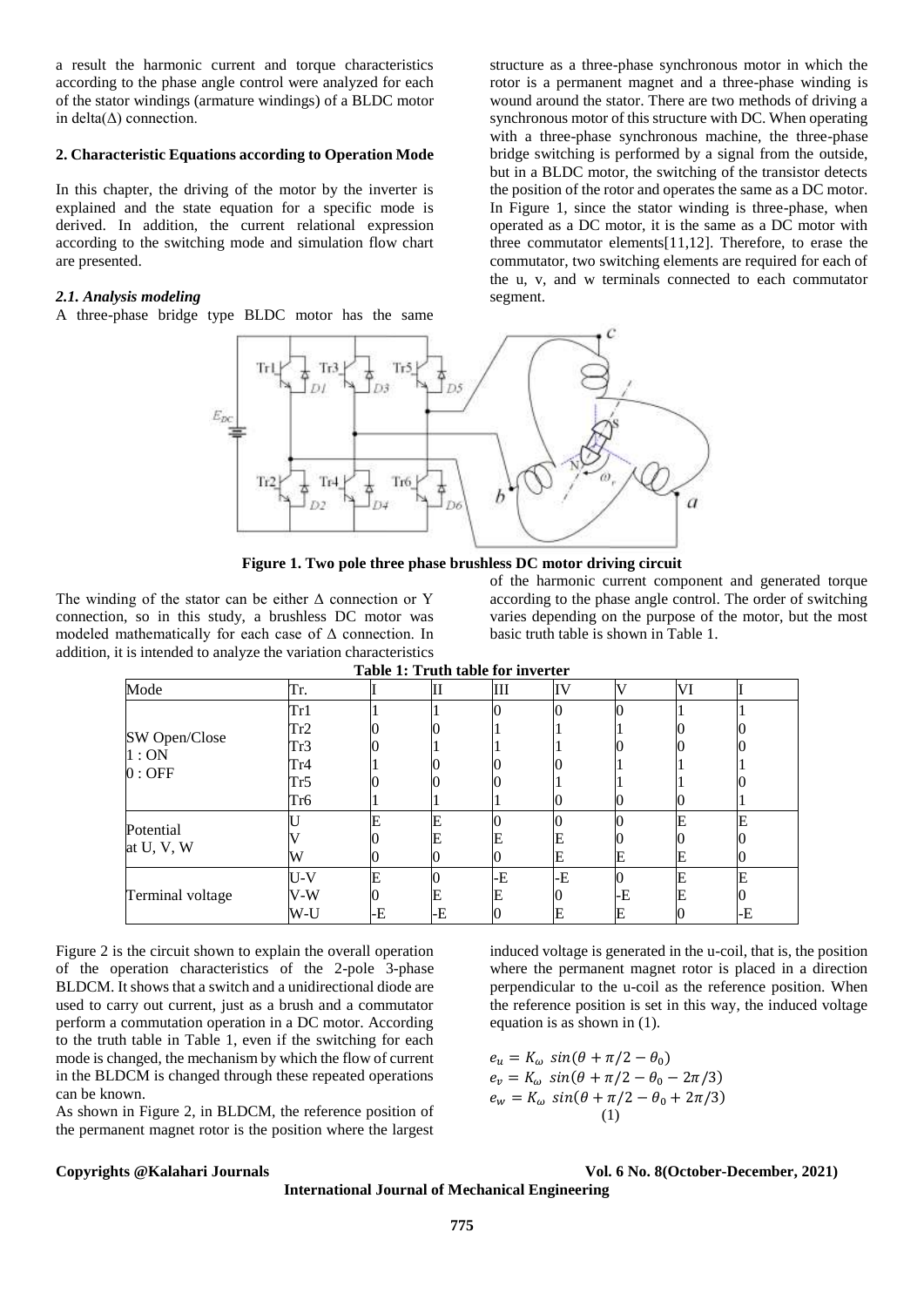# **Figure 2. Operating characteristics circuit diagram of BLDCM** *2.2 Analysis system for switching mode I* As shown in the truth table, the first interpretation mode is the moment from mode VI to mode I, and Tr1, Tr4, and Tr5 are in the ON state. Then, Tr5 is turned off and Tr6 is turned on. Figure 3 shows the operating circuit and system graph in mode I. Cut Set Cut Se  $\Gamma_{\rm M}$ **a) Circuit b) system graph**

**Figure 3. Operating circuit and system diagram**

The terminal voltage equation in mode I is expressed as (2).

$$
\begin{Bmatrix}\nV_u \\
V_v \\
V_w\n\end{Bmatrix} = \begin{bmatrix}\nR + L p & -M p & -M p \\
-M p & R + L p & -M p \\
-M p & -M p & R + L p\n\end{bmatrix} \begin{Bmatrix}\ni_u \\
i_v \\
i_w\n\end{Bmatrix} + \begin{Bmatrix}\ne_u \\
e_v \\
e_w\n\end{Bmatrix}
$$

Here, p is a differential operator and means *d/dt*. When KVL(Kirchhoff's Voltage Law) is applied to the three closed loops in the system graph of Figure 3(b), it is as shown in (3).

$$
-V_{w1} + V_w = 0
$$
  
\n
$$
V_{u1} + V_u = 0
$$
  
\n
$$
V_{u1} - V_{w1} + V_v = 0
$$
  
\n(3)  
\n
$$
\begin{bmatrix}\n-1 & 0 & 1 & 0 & 0 \\
1 & -1 & 0 & 1 & 0 \\
1 & 0 & 0 & 0 & 1\n\end{bmatrix}\n\begin{bmatrix}\nV_{u1} \\
V_{w1} \\
V_u \\
V_v \\
V_v\n\end{bmatrix} = 0
$$
  
\n(4)

A cutset matrix is a minimum equation set of branches of a connected graph such that the removal of these branches causes the graph to be cut into exactly two parts. If a closed surface is taken for any node, the algebraic sum of currents flowing in and out through this closed surface is zero. This is the same as KCL(Kirchhoff's Current Law) and is called the cutset equation.

$$
i_{u1} + i_u - i_v = 0
$$
  
\n
$$
i_{w1} + i_v - i_w = 0
$$
\n(5)

If the above cutset equation is expressed in matrix form, it is as shown in  $(6)$ .

$$
\begin{bmatrix} 1 & 0 & 1 & -1 & 0 \ 0 & 1 & 0 & 1 & -1 \end{bmatrix} \begin{bmatrix} i_{u1} \\ i_{w1} \\ i_u \\ i_w \end{bmatrix} = 0
$$
\n(6)

Applying KVL and KCL to the cutset circuit to express the terminal voltage equation is as follows.

$$
\begin{Bmatrix}\nV_{u1} \\
0 \\
-V_{w1}\n\end{Bmatrix} = \begin{bmatrix}\nR + L p & -Mp & -Mp \\
-M p & R + L p & -Mp \\
-M p & -Mp & R + L p\n\end{bmatrix} \begin{Bmatrix}\ni_{u} \\
i_{v} \\
i_{w}\n\end{Bmatrix} + \begin{Bmatrix}\ne_{u} \\
e_{v} \\
e_{w}\n\end{Bmatrix}
$$

Since it is in the form of a differential equation of the voltage

**Copyrights @Kalahari Journals Vol. 6 No. 8(October-December, 2021)**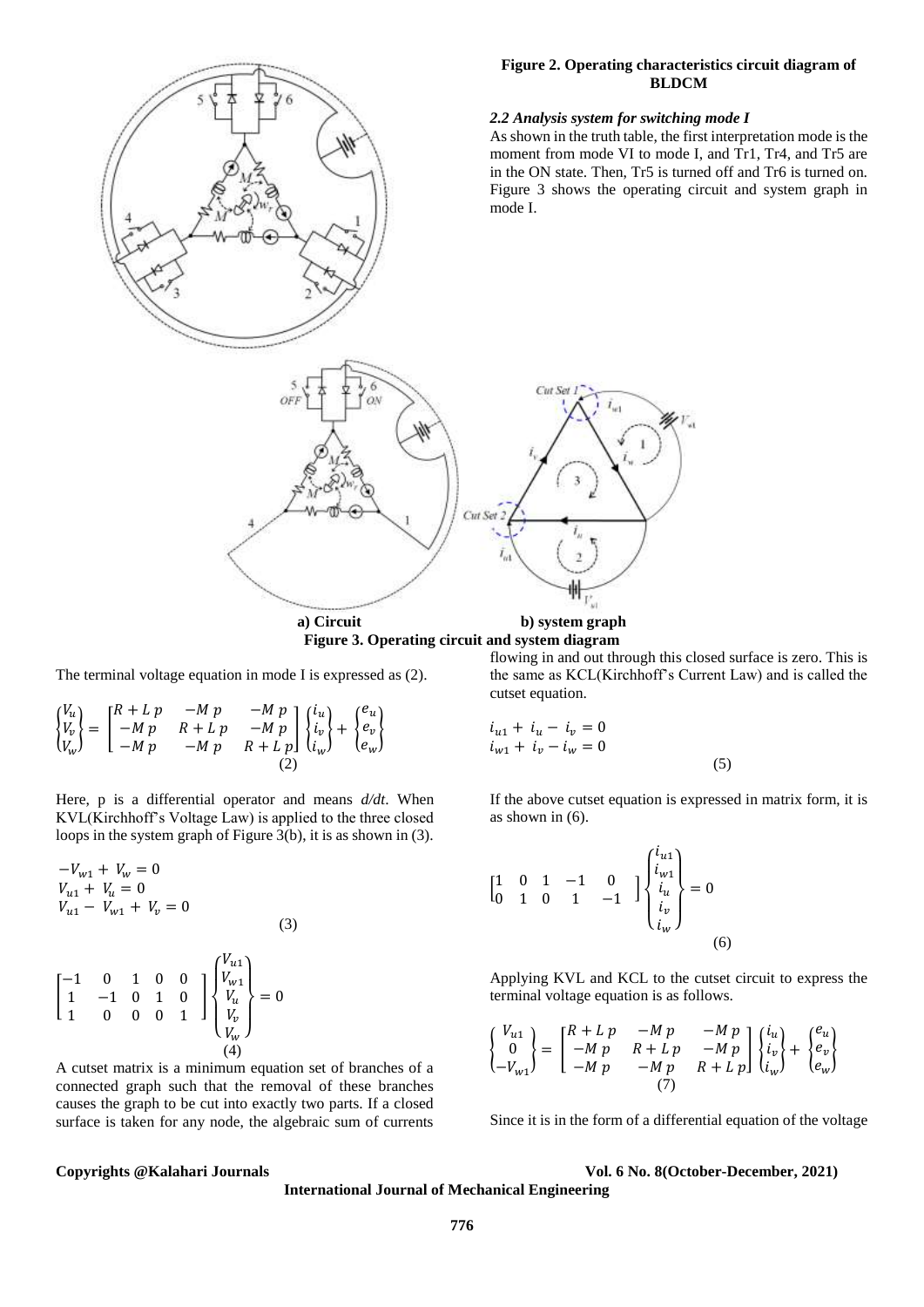equation, it is necessary to slightly change the form of the equation to interpret it. If the inductance and the resistance are separated and the derivative term is transposed to the left side using its inverse matrix, the terminal voltage equation is as shown in (8).

$$
p\begin{Bmatrix} i_u \\ i_v \\ i_w \end{Bmatrix} = -\begin{bmatrix} L & -M & -M \\ -M & L & -M \\ -M & -M & L \end{bmatrix}^{-1} \begin{bmatrix} R & 0 & 0 \\ 0 & R & 0 \\ 0 & 0 & R \end{bmatrix} \begin{Bmatrix} i_u \\ i_v \\ i_w \end{Bmatrix} + \begin{bmatrix} L & -M & -M \\ -M & L & -M \\ -M & -M & L \end{bmatrix}^{-1} \begin{Bmatrix} V_{u1} \\ 0 \\ -V_{w1} \end{Bmatrix} - \begin{Bmatrix} e_u \\ e_v \\ e_w \end{Bmatrix} \begin{Bmatrix} i_u \\ i_v \\ e_w \end{Bmatrix}
$$
 (8)

If the stator winding of the motor is  $\Delta$  connection, the line current of the combination of phase currents can be calculated. The following is the relationship between phase current and line current for mode I.

$$
i_{ul} = -i_{u1} + i_{w1} \n i_{vl} = -i_{u1} \n i_{wl} = -i_{w1}
$$

By constructing the cut-set equation for each mode using the above algorithm, the current characteristics for each phase can be calculated. When BLDCM is driven with square wave voltage, the characteristics of current and back electromotive force also change every 60°. Since the torque occurs in U, V and W phases, the generated torque is as follows.

(9)

$$
T_e = T_u + T_v + T_w = \frac{(e_u i_u + e_v i_v + e_w i_w)}{\omega_r}
$$
  
(10)

### *2.3 System graph and current definition for other switching sequences(mode II – VI)*

Depending on the switching sequence, the ON and OFF of Transistor can be determined and an equation can be established at each cutset. Also, by substituting this cut-set equation into the terminal voltage equation, a differential equation can be established that can calculate the characteristics of each mode. Figure 4 is a system graph according to mode and shows the cutset location and circuit diagram.



**Figure 4. System diagrams according to operation mode**

**Table 2: Line current expression according switching mode**

| Mode I                      | <b>Mode II</b>              | Mode III                    |  |  |
|-----------------------------|-----------------------------|-----------------------------|--|--|
| $i_{ul} = -i_{u1} + i_{w1}$ | $i_{ul} = i_{w1}$           | $i_{ul} = -i_{ul}$          |  |  |
| $i_{vl} = -i_{u1}$          | $i_{vl} = i_{v1}$           | $i_{vl} = i_{u1} + i_{v1}$  |  |  |
| $i_{wl} = - i_{w1}$         | $i_{wl} = -i_{v1} - i_{w1}$ | $i_{wl} = - i_{v1}$         |  |  |
| <b>Mode IV</b>              | <b>Mode V</b>               | Mode VI                     |  |  |
| $i_{ul} = -i_{ul} - i_{w1}$ | $i_{ul} = - i_{w1}$         | $i_{ul} = i_{u1}$           |  |  |
| $i_{vl} = i_{u1}$           | $i_{vl}=-i_v$               | $i_{vl} = -i_{u1} + i_{v1}$ |  |  |
| $i_{wl} = i_{w1}$           | $i_{wl} = i_{v1} + i_{w1}$  | $i_{wl} = i_v$              |  |  |

Table 2 shows the line current for each switching mode using the parameters of the cutset equation. The current characteristics in the time domain can be calculated using the relationship between the phase current obtained from the state equation and the cutset equation, and the generated torque of the motor can be calculated using this current.

#### *2.4 Flowchart for numerical analysis*

The winding of the stator can be either  $\Delta$  or Y connection, so in this study, a brushless DC motor was modeled mathematically for the case of  $\Delta$  connection. As the first step in the analysis, parameters such as voltage, current and inductance are set and the firing angle to be analyzed is

**Copyrights @Kalahari Journals Vol. 6 No. 8(October-December, 2021)**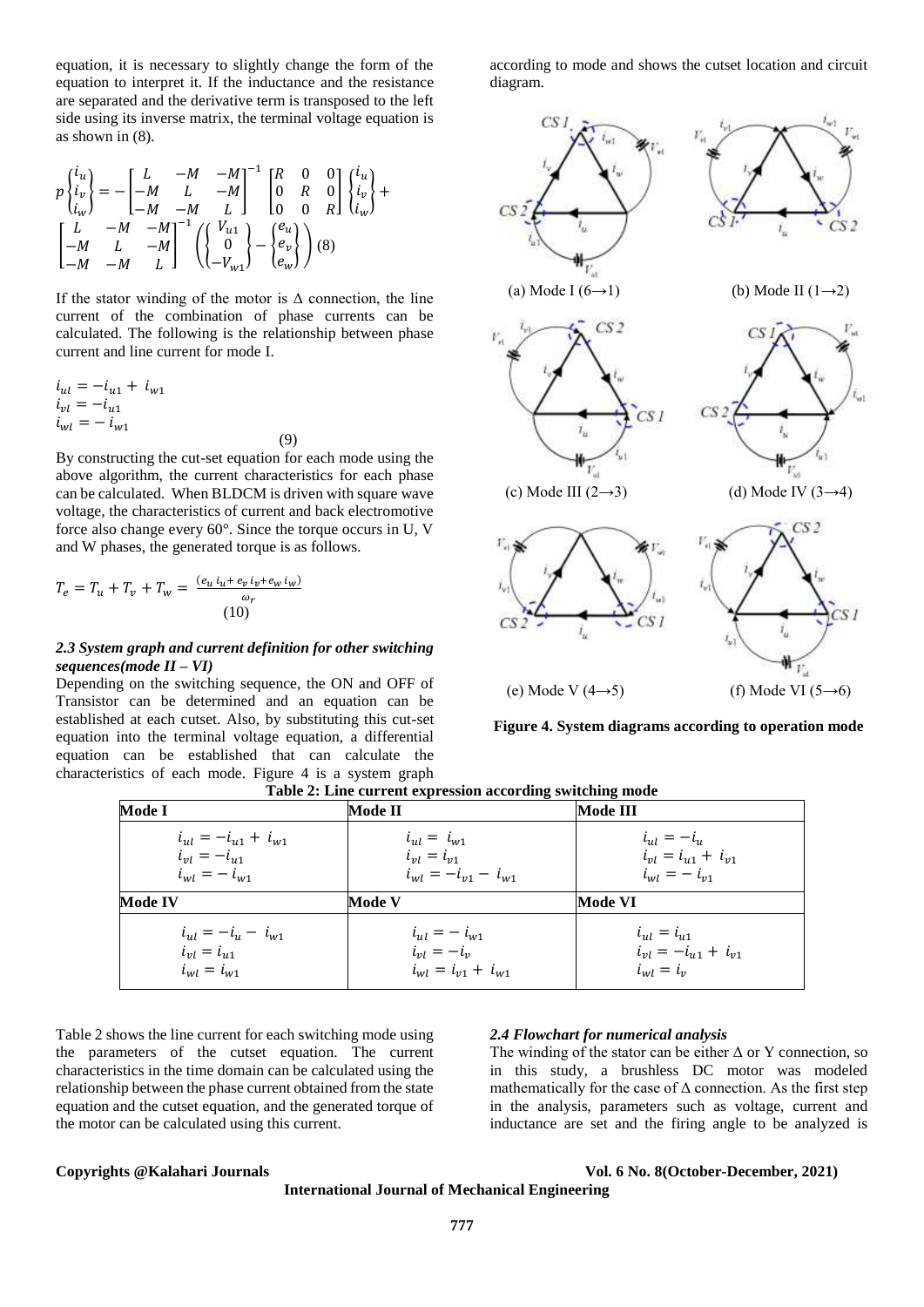determined. Second, a cut set equation is established and a system matrix for analysis is constructed. Third, the differential equation is solved using the Runge-Kutta method, and then the phase current and the line current are obtained. Also, the torque is calculated using the back electromotive force and current. The system of differential equations is repeatedly analyzed until a steady state is reached by adjusting the time (*dt*) of the differential equation. Harmonic analysis is performed on the results obtained through Fourier series analysis. Finally, if this whole process is repeatedly performed by changing the firing angle, current and torque characteristics according to the firing angle change can be obtained, and the harmonic spectrum of this result can be analyzed. Figure 5 shows the flowchart of the numerical analysis for Δ connection BLDCM.



**Figure 5. Flowchart for simulation**

#### **3. Numerical Results**

The steady state characteristics of BLDCM were analyzed through computer simulation for each operation mode. Here, the rotor speed is constant and the back electromotive force is a sine wave. In this study, the firing angle of BLDCM was set to 0[Deg.] and the firing angle of maximum torque generation was set to 30[Deg.]. As analysis results, voltage, current, harmonic spectrum and torque waveforms were analyzed. Table 3 shows the circuit constants and rated specifications of the motors used in the analysis.

| Spec.           | Value           | Spec.                | Value               |
|-----------------|-----------------|----------------------|---------------------|
| No. of phase    |                 | No. of poles         |                     |
| Rated voltage   | $125$ [V]       | Rated current        | 3.3[A]              |
| Rated speed     | $2,500$ [rpm]   | Rated torque         | $7.25$ [kg-cm]      |
| Self-inductance | $16$ [mH]       | Mutual-Inductance    | $4.8$ [mH]          |
| Emf constant    | $0.021$ [v/rpm] | Resistance per phase | $3.61$ [ $\Omega$ ] |

**Table 3: Simulation specification**

Figure 6 shows the phase current and line current when the BLDCM is Δ-connected and the firing angle is 0[Deg.]. As the current waveform enters the steady state, it can be seen that the three phases are balanced and the magnitude of the line current is slightly larger than the phase current. Figure 7 shows the generated torque waveform, which reached the steady state through the transient state. The torque is pulsating with a certain period constant in a steady state.

**Copyrights @Kalahari Journals Vol. 6 No. 8(October-December, 2021)**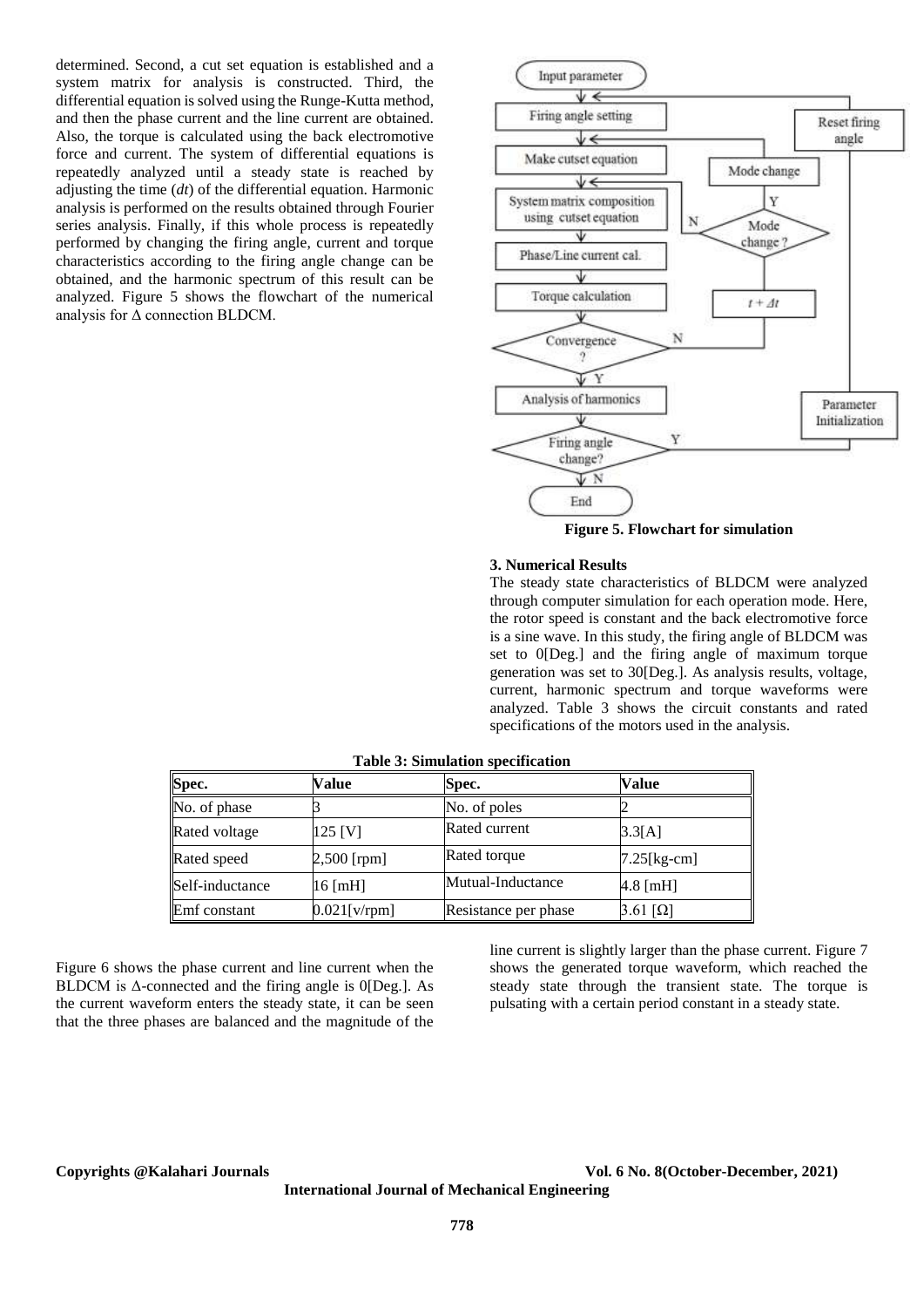



**Figure 7. Torque characteristics (Δ connection, firing** 

Fig. 8 shows the analysis result of phase current and line current in case of delta connection and firing angle is 30 [Deg.]. The results of the current analysis show that two types of current are larger than when the firing angle is 0. Figure 9 shows the torque generated in case of firing angle of 30 [Deg.], which is also much larger than that of firing angle of 0 [Deg.]. The period of the torque waveform appears constant even when the firing angle is changed.



a) Phase current b) Line current **Figure 8. Current waveform (Δ connection, firing angle = 30)**

**Copyrights @Kalahari Journals Vol. 6 No. 8(October-December, 2021)**